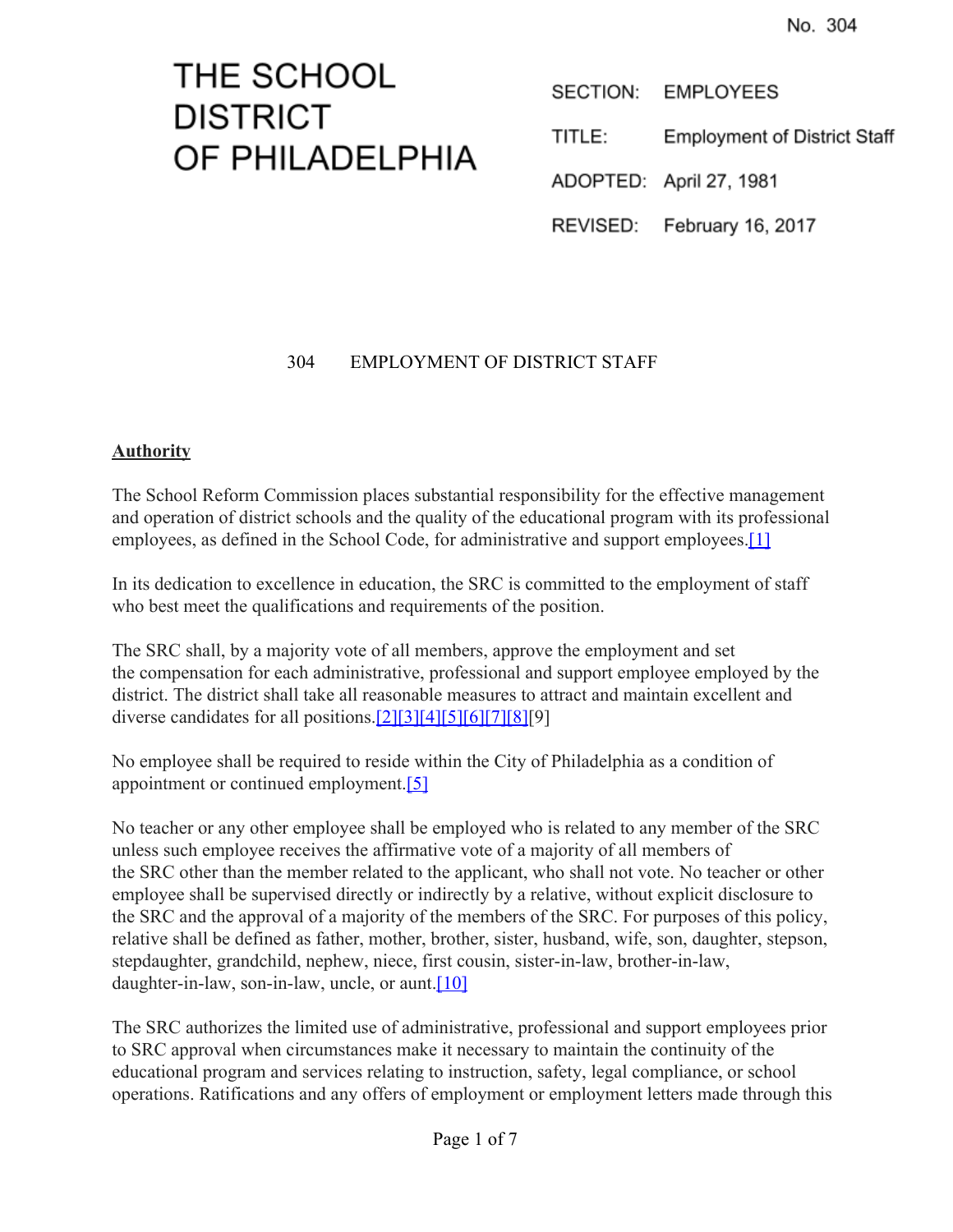limited exception without approval by the SRC shall state clearly that continued employment is subject to SRC approval. Retroactive employment shall be recommended to the SRC at the next regular meeting.

 The district shall use the standard application for professional and support positions. The district may establish and implement additional application requirements for administrative and professional employees.[\[11\]](http://www.legis.state.pa.us/cfdocs/legis/LI/uconsCheck.cfm?txtType=HTM&yr=1949&sessInd=0&smthLwInd=0&act=14&chpt=12&sctn=4&subsctn=1)

An employee's omission or misstatement of fact material to qualifications for employment or determination of salary shall constitute grounds for dismissal by the SRC.

Authorized appointments to positions subject to a collective bargaining agreement, or subject to mandated procedures, shall be considered and made consistent with such requirements.

# Pre-Employment Requirements

 A candidate for employment in the district shall not receive a recommendation for employment without evidence of his/her certification when such certification is required.[\[12\]](http://www.legis.state.pa.us/cfdocs/legis/LI/uconsCheck.cfm?txtType=HTM&yr=1949&sessInd=0&smthLwInd=0&act=14&chpt=11&sctn=9&subsctn=0)[\[13\]](http://www.legis.state.pa.us/cfdocs/legis/LI/uconsCheck.cfm?txtType=HTM&yr=1949&sessInd=0&smthLwInd=0&act=14&chpt=12&sctn=1&subsctn=0)[\[14\]](http://www.legis.state.pa.us/cfdocs/legis/LI/uconsCheck.cfm?txtType=HTM&yr=1973&sessInd=0&smthLwInd=0&act=141&chpt=0&sctn=2&subsctn=0)[\[15\]](http://www.pacode.com/secure/data/022/chapter49/chap49toc.html)

The district may apply for Emergency Permits for permanent or temporary openings for professional employees if the district is unable to locate a fully qualified individual who holds a valid and active teaching certificate in the appropriate subject area. The District makes Emergency Permit applications to the Pennsylvania Department of Education pursuant to its published regulations and guidance. $<sup>1</sup>$ </sup>

The SRC may, however, employ professional and senior management employees who do not hold state certification if the SRC has approved the qualifications of the candidate at an established salary.[\[3\]](http://www.legis.state.pa.us/cfdocs/legis/LI/uconsCheck.cfm?txtType=HTM&yr=1949&sessInd=0&smthLwInd=0&act=14&chpt=6&sctn=96&subsctn=0)

If the Superintendent and SRC determine that the supply of certified teachers is inadequate to meet the educational needs of the district's language minority student population or would cause the interruption of suitable and essential programs of instruction for students, the district may hire otherwise qualified persons without current teaching certificates, other than an emergency permit, provided that individuals so employed shall enroll in a teacher certification program and successfully meet requirements to obtain an emergency permit each school year in which they are employed.  $[16]$ 

The District may enter into an employment agreement with an individual as a temporary professional employee if:

1) within six months of the date of expected graduation from an approved Pennsylvania

<sup>&</sup>lt;sup>1</sup> 22 PA Code 49.31; Pa. Dept. of Educ. CSPG No. 13, available at:

http://www.education.pa.gov/Teachers%20-%20Administrators/Certifications/Pages/Certification-Policies-(CSPGs) .aspx#tab-1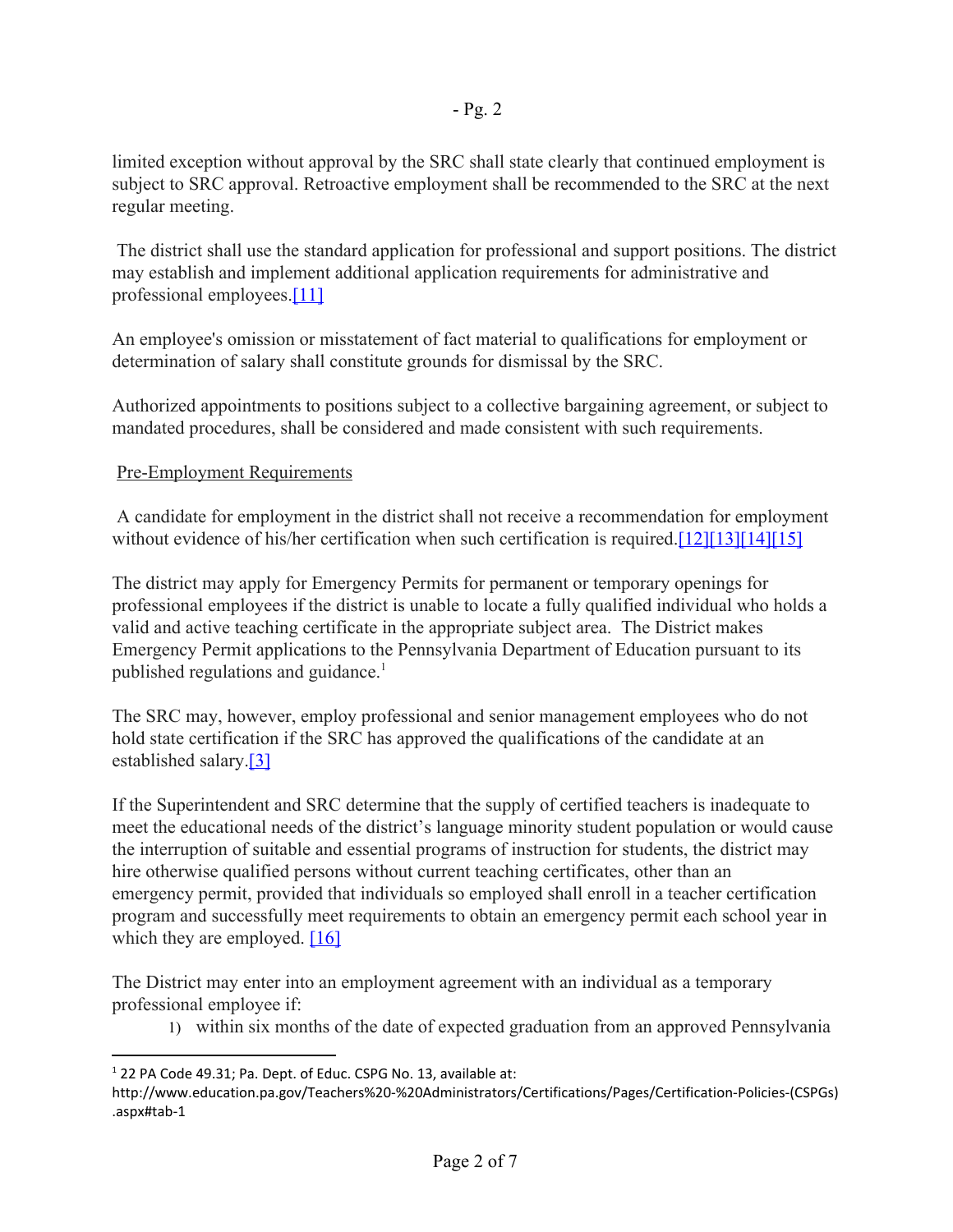college or university, the individual presents a letter verifying enrollment in an approved teacher preparation program in that institution; and

- 2) the individual will complete all requirements for the conferring of a bachelor's degree on a date certain as specified in the agreement;
- 3) provided the individual is conferred a bachelor's degree prior to commencement of employment and the individual has obtained a valid teaching certificate from the Commonwealth of Pennsylvania as specified in the agreement.  $[12]$ <sup>2</sup>

The district shall conduct an employment history review in compliance with state law prior to issuing an offer of employment to a candidate. Failure to accurately report required information shall subject the candidate to discipline up to, and including, denial of employment or termination if already hired, and may subject the candidate to civil and criminal penalties. The district may use the information for the purpose of evaluating an applicant's fitness to be hired or for continued employment and may report the information as permitted by law[.\[17\]](http://www.legis.state.pa.us/cfdocs/legis/LI/uconsCheck.cfm?txtType=HTM&yr=1949&sessInd=0&smthLwInd=0&act=14&chpt=1&sctn=11&subsctn=1)

A candidate shall not be employed or otherwise be placed in a school until s/he has complied with the mandatory background check requirements for criminal history and child abuse and the district has evaluated the results of that screening process. In order to ensure that district operations continue without interruption, the Superintendent or designee may make a determination that a thirty (30) day waiver of this requirement may be issued on a case-by-case basis, in accordance with law and prescribed procedures. Job offers made with a thirty (30) day waiver are contingent offers pending receipt of acceptable clearances.<sup>[18][\[19\]](http://www.legis.state.pa.us/cfdocs/legis/LI/consCheck.cfm?txtType=HTM&ttl=23&div=0&chpt=63&sctn=44&subsctn=0)</sup>

The district may not consider candidates with certain criminal convictions for employment. [18] Under limited circumstances, when the nature of a particular offense does not raise any concerns that the candidate poses a danger specifically to school students or is otherwise unsuitable for school employment a [school official] may undertake a case-by-case due diligence investigation of the facts surrounding the offense. If the [school official] determines, in consultation with the OGC, that the nature of the offense as it relates to student safety should not preclude the candidate's employment, then the district may employ the candidate. When the district makes this limited exception to the Public School Code, it shall document the process used to come to the determination, the findings of the due diligence investigation and the analysis of School Code and applicable case law that justify the exception. The OGC shall support the [school official's] decision with a written opinion. The paramount consideration for the district in this analysis is student safety. Other factors include:

- 1. The time period that has elapsed since the offense.
- 2. Whether the offense was an isolated single event or was repeated.
- 3. The presence or absence of a subsequent criminal history.
- 4. The nature of the person's current position and whether the offense bears a relationship to the current position.
- 5. Whether the person was employed at a school when the crime occurred.

<sup>2</sup> [24 P.S. 1109.1](http://www.legis.state.pa.us/cfdocs/legis/LI/uconsCheck.cfm?txtType=HTM&yr=1949&sessInd=0&smthLwInd=0&act=14&chpt=11&sctn=9&subsctn=1)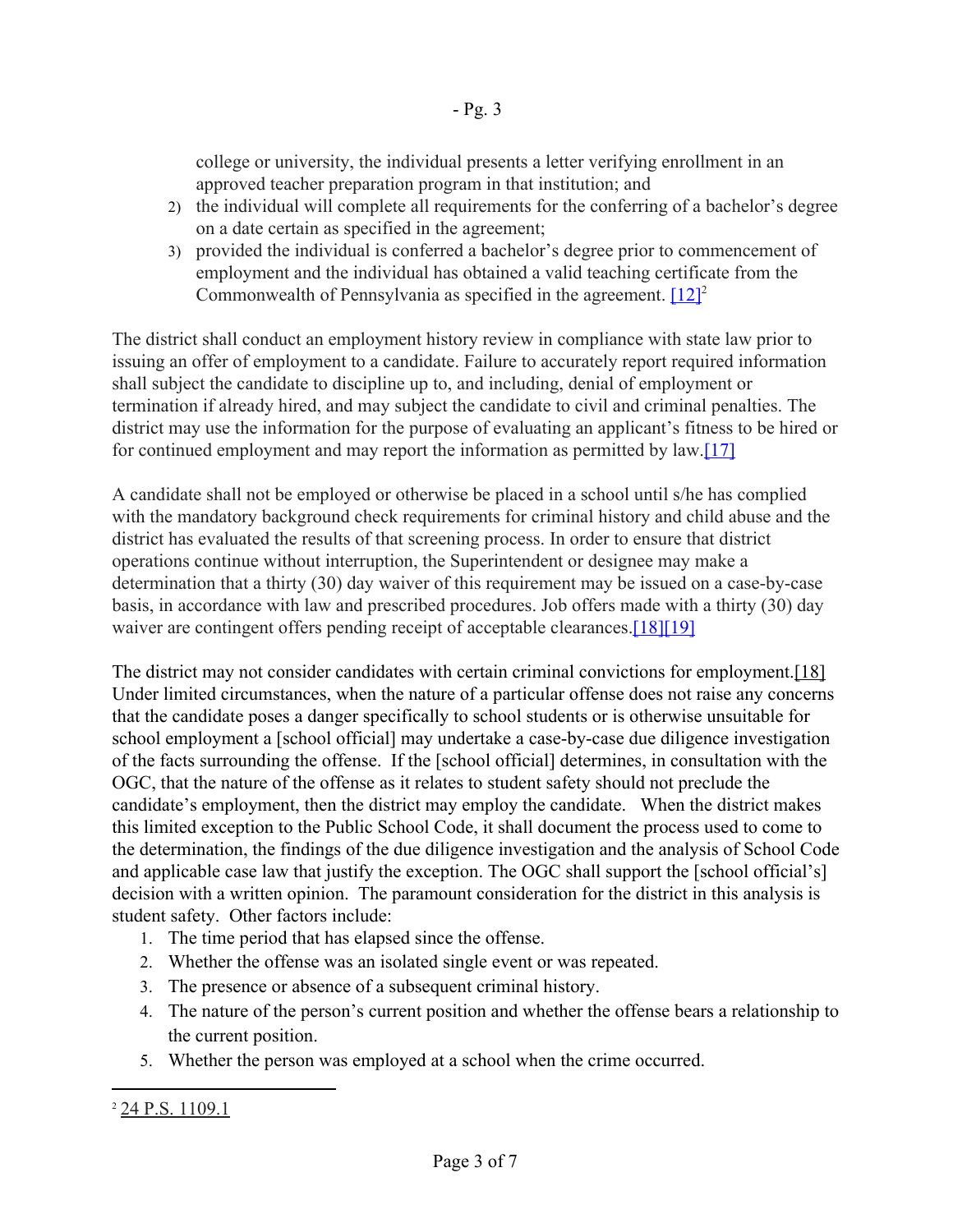- 6. Whether the conduct occurred on the property of a school.
- 7. The employee's employment record with the school.
- 8. Any evidence of rehabilitation provided by the employee or prospective employee since the conviction for the applicable offense. [\[18\]](http://www.legis.state.pa.us/cfdocs/legis/LI/uconsCheck.cfm?txtType=HTM&yr=1949&sessInd=0&smthLwInd=0&act=14&chpt=1&sctn=11&subsctn=0)

Each candidate shall report, on the designated form, arrests and convictions of crimes. Candidates shall likewise report arrests and convictions of crimes that occur subsequent to initially submitting the form. Failure to accurately report such occurrences may subject the individual to disciplinary action, up to and including denial of employment, termination if already hired, and/or criminal prosecution[.\[18\]](http://www.legis.state.pa.us/cfdocs/legis/LI/uconsCheck.cfm?txtType=HTM&yr=1949&sessInd=0&smthLwInd=0&act=14&chpt=1&sctn=11&subsctn=0) [\[19\]](http://www.legis.state.pa.us/cfdocs/legis/LI/consCheck.cfm?txtType=HTM&ttl=23&div=0&chpt=63&sctn=44&subsctn=0)

# **Delegation of Responsibility**

The Superintendent or designee shall develop administrative procedures for recruiting, screening, testing, evaluating, and recommending candidates for employment, in accordance with SRC policy and federal, state and municipal laws and regulations.[20]

The Superintendent or designee shall apply necessary screening procedures to determine a candidate's ability to perform the job functions of the position for which a candidate is being considered.[\[21\]](http://www.law.cornell.edu/uscode/text/42/12112)

The Superintendent or designee may seek recommendations from former employers and others in assessing the candidate's qualifications. Recommendations and references shall be retained confidentially and for official use only.

The Superintendent or designee shall report annually to the SRC all assignments, including job titles and salaries, of employees made during the school year, all appointments exempt from SRC policies, and on any subjects as the SRC may deem necessary and proper.[\[22\]](http://library.amlegal.com/nxt/gateway.dll/Pennsylvania/philadelphia_pa/philadelphiahomerulecharter?f=templates$fn=document-frame.htm$3.0)

 Each certificated administrative and professional employee employed by the district shall be responsible for maintaining a valid certificate when such certificate is required by  $law.[12][13][15]$  $law.[12][13][15]$  $law.[12][13][15]$  $law.[12][13][15]$ 

# **Mandatory Regulatory Procedures**

# Special Education Paraprofessionals

All instructional paraprofessionals hired by the district, who work under the direction of a certificated staff member to support and assist in providing instructional programs and services to students with disabilities or eligible students, shall have a secondary school diploma and one (1) of the following: $[23][24]$  $[23][24]$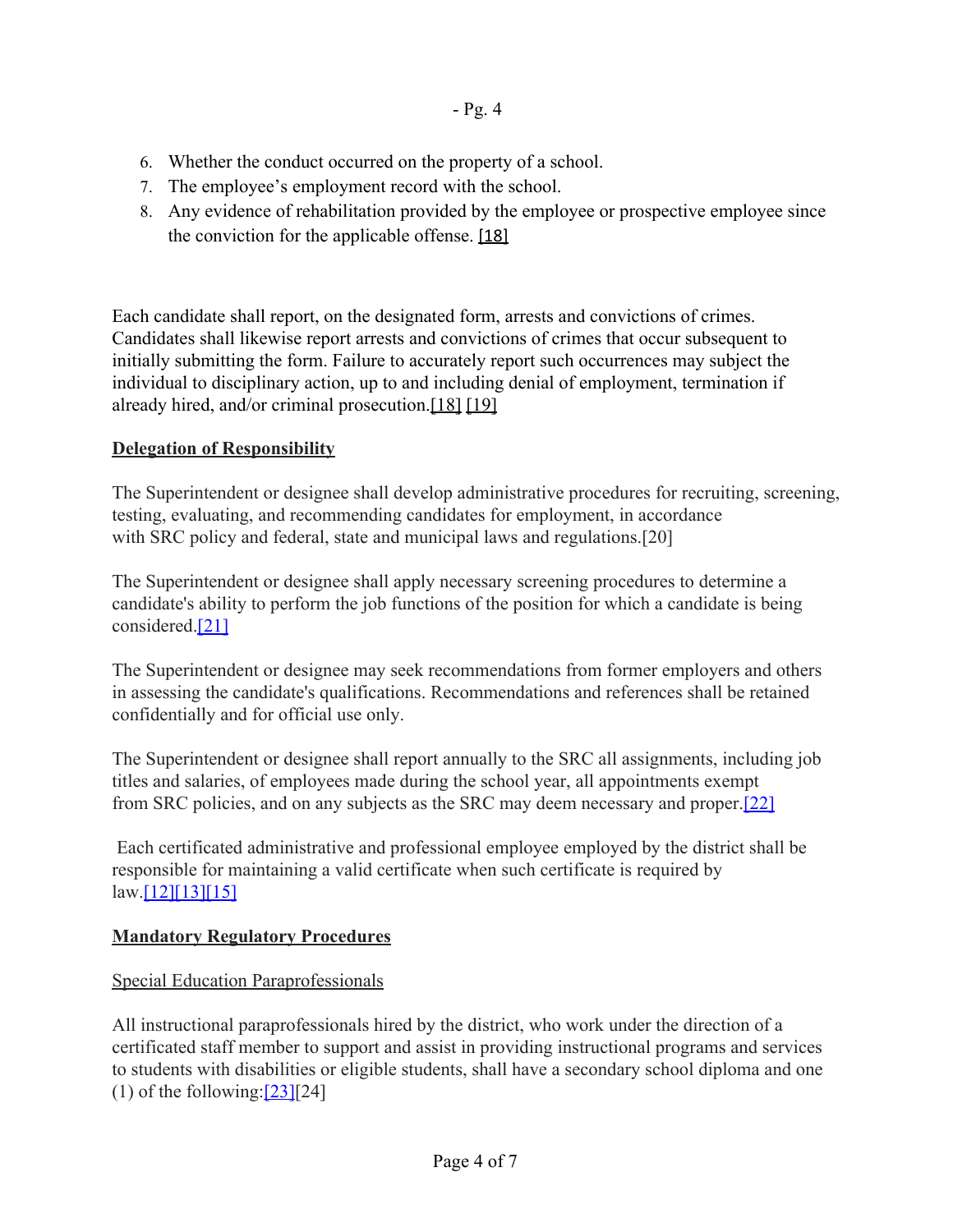- 1. At least two (2) years of postsecondary study.
- 2. Associate's or higher degree.
- 3. Evidence of meeting a rigorous standard of quality through a state or local assessment.

Instructional paraprofessionals shall provide evidence of twenty (20) hours of staff development activities related to their assignment each school year.[\[23\]](http://www.pacode.com/secure/data/022/chapter14/s14.105.html)

#### Personal Care Assistants

A personal care assistant provides one-to-one support and assistance to a student, including support and assistance in the use of medical equipment.<sup>[23]</sup>

Personal care assistants shall provide evidence of twenty (20) hours of staff development activities related to their assignment each school year. The twenty (20) hours of training may include training required by the School-Based Access Program.

# Educational Interpreters

An educational interpreter is an individual who provides students who are deaf or hard of hearing with interpreting or transliterating services in an educational setting. To serve as an educational interpreter, an individual shall meet the qualifications set forth in law and regulations.[\[23\]](http://www.pacode.com/secure/data/022/chapter14/s14.105.html)

# Head Start Program Staff

The recruitment and selection of individuals, including district employees, who will work primarily for the Prekindergarten Head Start program, shall be in accordance with the policies and procedures approved by the Prekindergarten Head Start Policy Council and the SRC.[\[26\]](https://www.law.cornell.edu/uscode/text/42/9837)[\[27\]](https://www.law.cornell.edu/cfr/text/45/1301.31)[\[28\]](https://www.law.cornell.edu/cfr/text/45/1304.50)

# **Exemptions**

This policy exempts the following, unless application of the policy provision is required by federal, state or municipal laws and regulations[:\[25\]](http://library.amlegal.com/nxt/gateway.dll/Pennsylvania/philadelphia_pa/philadelphiahomerulecharter?f=templates$fn=document-frame.htm$3.0)

1. Deputy Superintendents, Associate Superintendents, Assistant Superintendents, Regional Superintendents, directors of departments responsible directly to the Superintendent or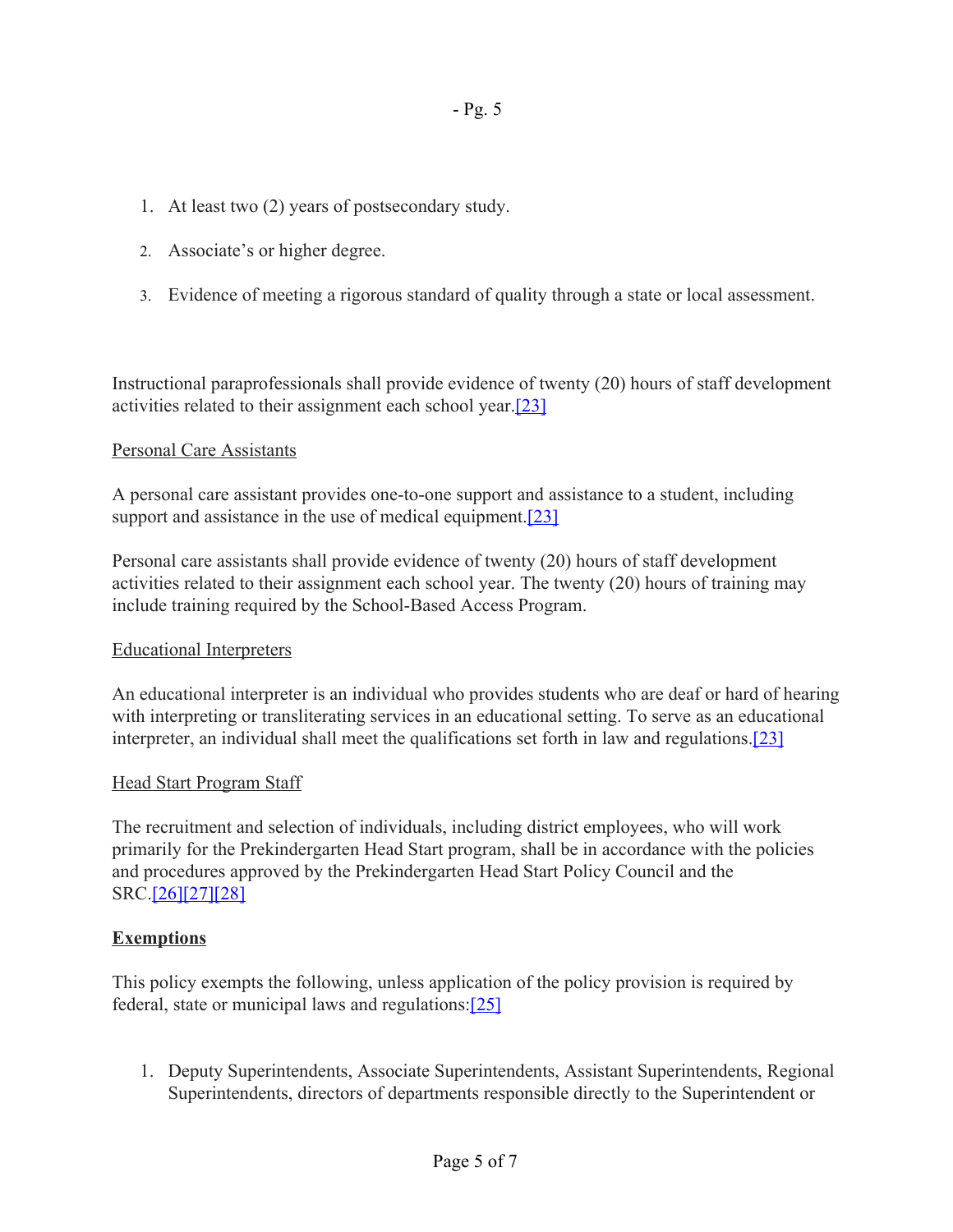any Deputy Superintendent, and such personal assistants as the Superintendent may require.

- 2. Persons employed by contract to perform special services for the district where the Superintendent certifies that such services cannot be performed at the same level by district employees, or would be more cost-effective and not prohibited by law.
- 3. Persons temporarily appointed or designated to make or conduct a special inquiry or study, or to perform a special service of a unique character which cannot or should not be performed by district employees.
- 4. In addition, The Superintendent, with SRC approval, may exempt no more than five percent (5%) of district professional employees.

The Superintendent shall report annually to the SRC all appointments of professional employees that were exempted from SRC policies and administrative procedures, including the titles of the positions to which such assignments are made, the duties and responsibilities assigned, and the salaries and benefits received by the appointee(s). $[22]$ 

# **Legal References:**

- 1. [24 P.S. 1101](http://www.legis.state.pa.us/cfdocs/legis/LI/uconsCheck.cfm?txtType=HTM&yr=1949&sessInd=0&smthLwInd=0&act=14&chpt=11&sctn=1&subsctn=0)
- 2. [24 P.S. 406](http://www.legis.state.pa.us/cfdocs/legis/LI/uconsCheck.cfm?txtType=HTM&yr=1949&sessInd=0&smthLwInd=0&act=14&chpt=4&sctn=6&subsctn=0)
- 3. [24 P.S. 696](http://www.legis.state.pa.us/cfdocs/legis/LI/uconsCheck.cfm?txtType=HTM&yr=1949&sessInd=0&smthLwInd=0&act=14&chpt=6&sctn=96&subsctn=0)
- 4. [24 P.S. 1089](http://www.legis.state.pa.us/cfdocs/legis/LI/uconsCheck.cfm?txtType=HTM&yr=1949&sessInd=0&smthLwInd=0&act=14&chpt=10&sctn=89&subsctn=0)
- 5. [24 P.S. 1106](http://www.legis.state.pa.us/cfdocs/legis/LI/uconsCheck.cfm?txtType=HTM&yr=1949&sessInd=0&smthLwInd=0&act=14&chpt=11&sctn=6&subsctn=0)
- 6. [24 P.S. 1107](http://www.legis.state.pa.us/cfdocs/legis/LI/uconsCheck.cfm?txtType=HTM&yr=1949&sessInd=0&smthLwInd=0&act=14&chpt=11&sctn=7&subsctn=0)
- 7. [24 P.S. 1142-1152](http://www.legis.state.pa.us/cfdocs/legis/LI/uconsCheck.cfm?txtType=HTM&yr=1949&sessInd=0&smthLwInd=0&act=014&chpt=11)
- 8. [22 PA Code 4.4](http://www.pacode.com/secure/data/022/chapter4/s4.4.html)
- 9. Pol. 328 Compensation Plans/Salary Schedules
- 10. [24 P.S. 1111](http://www.legis.state.pa.us/cfdocs/legis/LI/uconsCheck.cfm?txtType=HTM&yr=1949&sessInd=0&smthLwInd=0&act=14&chpt=11&sctn=11&subsctn=0)
- 11. [24 P.S. 1204.1](http://www.legis.state.pa.us/cfdocs/legis/LI/uconsCheck.cfm?txtType=HTM&yr=1949&sessInd=0&smthLwInd=0&act=14&chpt=12&sctn=4&subsctn=1)
- 12. [24 P.S. 1109](http://www.legis.state.pa.us/cfdocs/legis/LI/uconsCheck.cfm?txtType=HTM&yr=1949&sessInd=0&smthLwInd=0&act=14&chpt=11&sctn=9&subsctn=0)
- 13. [24 P.S. 1201](http://www.legis.state.pa.us/cfdocs/legis/LI/uconsCheck.cfm?txtType=HTM&yr=1949&sessInd=0&smthLwInd=0&act=14&chpt=12&sctn=1&subsctn=0)
- 14. [24 P.S. 2070.2](http://www.legis.state.pa.us/cfdocs/legis/LI/uconsCheck.cfm?txtType=HTM&yr=1973&sessInd=0&smthLwInd=0&act=141&chpt=0&sctn=2&subsctn=0)
- 15. [22 PA Code 49.1 et seq](http://www.pacode.com/secure/data/022/chapter49/chap49toc.html)
- 16. [24 P.S. 1109.1](http://www.legis.state.pa.us/cfdocs/legis/LI/uconsCheck.cfm?txtType=HTM&yr=1949&sessInd=0&smthLwInd=0&act=14&chpt=11&sctn=9&subsctn=1)
- 17. [24 P.S. 111.1](http://www.legis.state.pa.us/cfdocs/legis/LI/uconsCheck.cfm?txtType=HTM&yr=1949&sessInd=0&smthLwInd=0&act=14&chpt=1&sctn=11&subsctn=1)
- 18. [24 P.S. 111](http://www.legis.state.pa.us/cfdocs/legis/LI/uconsCheck.cfm?txtType=HTM&yr=1949&sessInd=0&smthLwInd=0&act=14&chpt=1&sctn=11&subsctn=0)
- 19. [23 Pa. C.S.A. 6344](http://www.legis.state.pa.us/cfdocs/legis/LI/consCheck.cfm?txtType=HTM&ttl=23&div=0&chpt=63&sctn=44&subsctn=0)